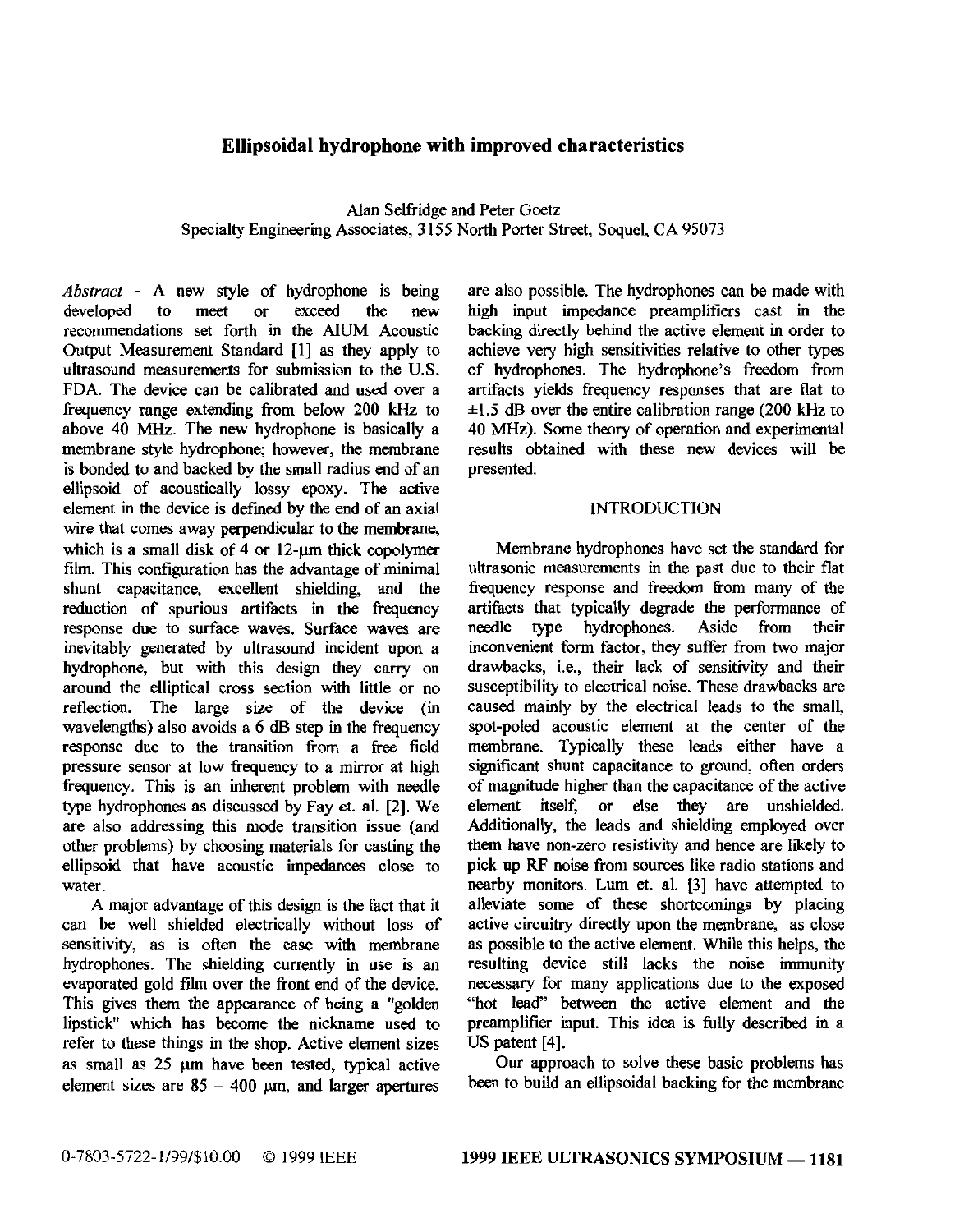and replace the signal **trace** of the conventional design with a "flying lead" **as** described in the abstract. A "flying lead" normal to a ground plane is making connection to the active element of a a one of the lowest capacitance structures possible for hydrophone, and it can still be completely shielded. [Figure](#page--1-0) 1 shows the construction in detail.



[Figure](#page--1-0) **1.** Construction of new hydrophone

For the experimental results shown in this paper, the preamplifier was actually outboard of the **SMC**  connector, as we are still developing the internal amplifier.

# CONSTRUCTION **DETAILS**

Early attempts to build the "golden lipstick" style hydrophones with **small** diameter active elements devices with great sensitivity, but with much larger effective element sizes than expected. While the exact physics of this effect remains a mystery, it is believed to be the result of charges deposited on the hot lead by conically **shaped** electric fields between the exterior ground plane and the active element lead. In the latest series of hydrophones, this problem has been solved by spot **poling** the film after bonding it to the backing.  $(25-75 \mu m)$  using corona poled films produced

An important detail to be noted with this design is the possibility of *using* two different thicknesses of metal shielding. In the design typically built, we evaporate a 1700 Å Cr/Au metal film directly over the active element. About **1** mm away from the active element, however, we increase the shielding thickness to about 1  $\mu$ m. This results in a very low electrical impedance shield, which is still acoustically thin where it matters. 1  $\mu$ m of shielding would have very definite, adverse effects on frequency response above 30 *MHz* if used directly over the active element. A thin coating of parylene, typically  $10 \mu m$  thick or thinner is usually applied over the gold metalization to make the hydrophone more robust and stable. The effect of this film will be shown in the **next** section.

Another important advantage of the ellipsoidal hydrophone design is the close proximity **between**  our active element and the first stage of preamplification. The amplifier is built **using** a specially shaped board to match the contour of the tapered section of the hydrophone housing. This ellipsoid. The amplifier is encapsulated within the allows the lead between the PVDF active element and **the** first stage of the amplifier to be very short, about *of* the signal received at the amplifier. A JFET first **5-m,** thereby increasing significantly the amplitude stage provides the sensing element with a high impedance, 3.3 pF input capacitance, attempting to match the PVDF active element. The JFET then drives a wide band, low noise operational amplifier, which is the primary gain stage. Finally, a buffer amplifier couples the output of the op amp to the 50 **l2 impedance** of the output cable.

### **THEORY**

of **a** PVDF cOpOlymer hydrophone, assuming an 85 The theoretical capacitance for the active element **E.** This is about 1/20\* of a pF. This calculation pm aperture size and a **4** pm thick **film** is only 52.7 assumes a dielectric constant of  $4.12\varepsilon_0$ . Indeed, the actual dielectric **constant of** the copolymer appears to be a function of frequency (decreasing with frequency). This was deemed a reasonable approximation **for** frequencies around 20 *MHz.* The theoretical stray capacitance of an 85 um diameter wire, positioned 4  $\mu$ m away from and perpendicular to a ground plane, 5-mm long, is still under investigation; however, it is believed to be on the order of 1 pF. The capacitance of a wire passing completely **through** the structure, from the SMC connector to the active element inclusively, **was** 11.3 pF at 20 *MHz.* A **KLM** model analysis **has** verified the intuitive concept that the input voltage to a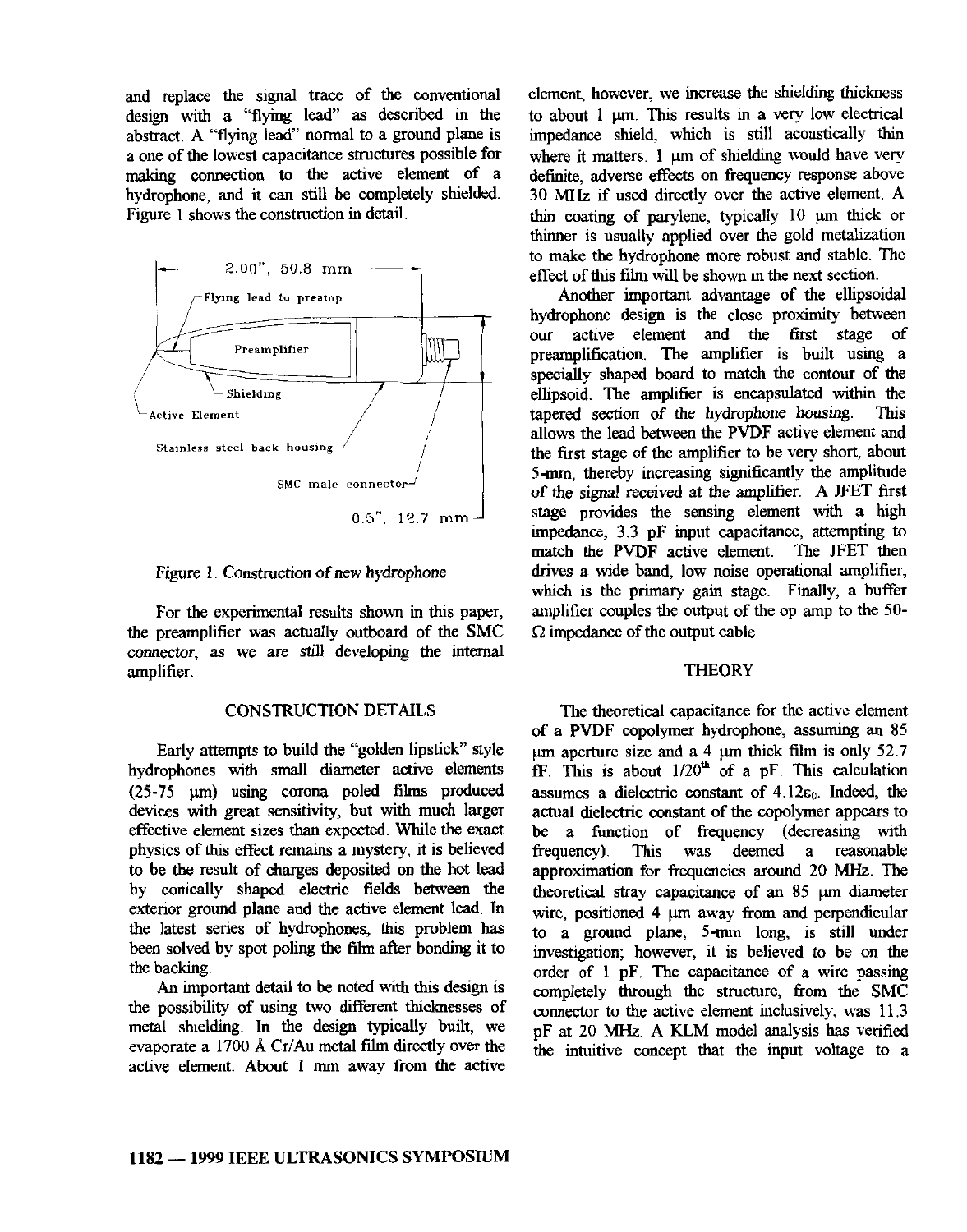preamplifier is proportional to the capacitance ratio of the active element of the hydrophone and the total capacitance of the preamplifier input and the stray capacitance connecting the two.

The same model predicted that given an active element diameter of  $85 \text{ µm}$ , a film thickness of  $4 \text{ µm}$ , material properties **for** the copolymer film as listed in  $[5]$  (specifically  $Z^D = 4.13$  MRayl,  $Q_m = 25.0$ ,  $\varepsilon_r =$ 4.12,  $\tan \delta = 0.20$ ,  $v_3^D = 2.32$  mm/ $\mu$ s, and  $k^2 = 0.05$ ), a shunt capacitance of 11.3 pF and an input capacitance of a preamp of 3.3 pF, a gain in the preamp of 13.8 dB, then a flat sensitivity of -25.4 **dB**  re. 1 VMPa is expected. Assuming no electrode or parylene layer, the model predicts this sensitivity to be flat out to about **60** *MHz,* at which point it slowly **MHz** and then cuts **off** around 200 **MHz.** The heavy increases to a gentle peak of about **3** dB around 120 solid line in [Figure 2](#page--1-0) depicts this behavior.



Figure **2:** Broadband theoretical calibration data for 85 pm active element hydrophone.

Next, the effect of a **1700 A** thick gold electrode over the active element is modeled using the dash-dot line. Here we can see a stronger, **S dB** peak around 100 MHz. A 10  $\mu$ m thick parylene coating is often used to protect the fragile gold electrode and has a the dashed line. Finally, the effect of both the gold much more dramatic effect on sensitivity, as seen by and the parylene is modeled and graphed as the thin, solid line. The parylene or parylene with metal results in a 5 **dB** peak around 42 *MHz.* The parylene impedance is assumed to be 3.00 MRayl, with a velocity of  $2.15 \text{ mm}/\mu \text{sec}$ .

#### EXPERIMENTAL **RESULTS**

[Figure 3](#page--1-0) shows the calibration data from 200 kHz to 40 MHz obtained from an 85 um active element hydrophone by comparing it to a membrane hydrophone calibrated by NPL in the UK. (Actually the calibration data above 20 *MHz* and below 500 kHz is "home made" by reciprocity and planar scanning and not actually traceable.) From this data it is clear that the sensitivity is very flat and will comfortably meets the AIUM specification of **\*3 dB.** 



It would appear that this hydrophone has an average sensitivity of about  $-19$  dB re. 1V/MPa. This is about 6 **dB** higher than what was predicted with the KLM model.

hydrophone at 6 *MHz.*  Figure 4 shows the angular response of this same



Figure 4: Angular esponses of hydrophone at 6 MHz. Horizontal axis units are degrees of angle from normal incidence.